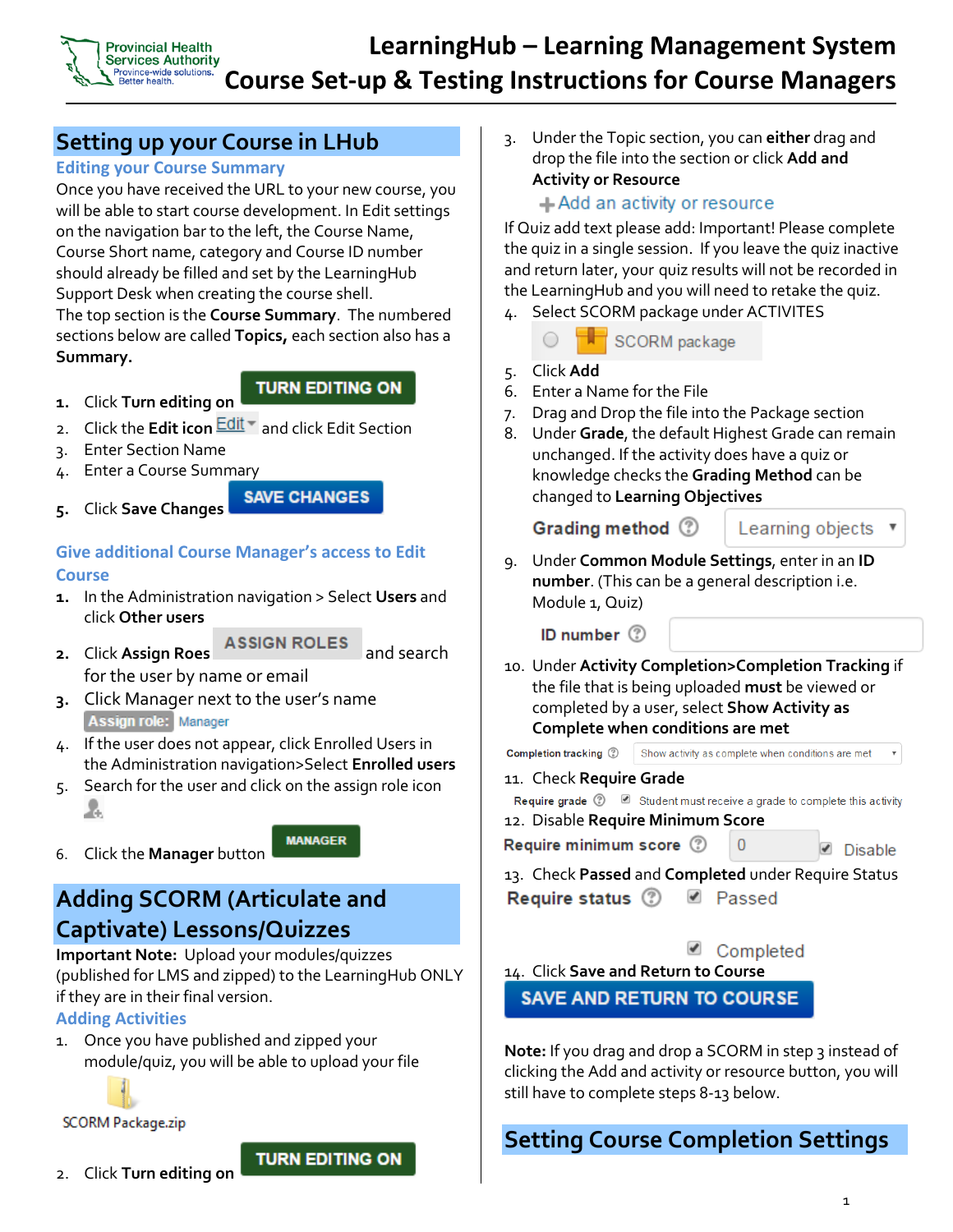**Important Note:** If you do not set the Course Completion settings, users will not be able to complete the activities and course.

- 1. In the Administration navigation > Select **Course Completion**
- 2. Under **Condition: Activity Completion** check all the activities that are required for completion of the course

**SAVE CHANGES** 

**3.** Click **Save Changes**

Province-wide solutions **Better health** 

# **Editing SCORM (Articulate and Captivate) Lessons/Quizzes**

**Important Note:** If you edit/update an Articulate lesson or quiz while learners are registered, **make sure overwrite the current file with the new file** or learners will lose their completion results, simply replace the learning object.

## **Editing SCORM Module/Quizzes**

**1.** Publish and Zip your new file and ensure that it has the same name as the current file

### **TURN EDITING ON**

- **2.** Click **Turn editing on**
- 3. Click **Edit>Edit Settings** on the file that you need to 泰 Edit settings edit

- 4. Under the Package section, drag and drop the new file into the current file.
- 5. Click **Overwrite**
- **6. Click Save and Return to Course**

## **SAVE AND RETURN TO COURSE**

# **Adding Other Documents**

Any activity or resource you add can be used to track course completion.

## **Adding Documents**

**1.** Under the Topic section, you can either drag and drop the file into the section or click **Add and Activity or Resource** 

+Add an activity or resource





- 3. Enter the file's name and add a description if applicable
- 4. Under **Common Module Settings**, enter in an **ID number**. (This can be a general description i.e. Word Doc, Excel Doc)

ID number (?

- **5.** Under **Activity Completion>Completion Tracking** if the file that is being uploaded **must** be viewed or completed by a user, select **Show Activity as Complete when conditions are met**
- 6. Check **Student must view this activity to complete it**  in **Require view**

Require view 8 Student must view this activity to complete it

# **Adding a Survey/Feedback Form**

The Feedback form is a useful tool used to gather specific information form Learners or to notify the Course Owner that a Learner has completed a specific section. The form is customizable with the data collected being displayed **anonymously** or **publicly**.

1. Follow the same steps to add a SCORM or Document



- 2. Click **Add**
- 3. Enter a **Name** for the Feedback Form
- 4. Under **Question and submission settings**>**Record User Names** select **Users name will be logged and shown with answers.** Select the other fields how you see fit.

Record user names

User's name will be logged and shown with answers v

7. Under **Common Module Settings**, enter in an **ID number**. (This can be a general description i.e. Survey)

ID number (2)

- **5.** Under **Activity Completion>Completion Tracking** if the file that is being uploaded **must** be viewed or completed by a user, select **Show Activity as Complete when conditions are met**
- **6. Check Student must view this activity to complete it** and **View as completed if the feedback is submitted**

Require view  $\blacksquare$  Student must view this activity to complete it

View as completed if the feedback is submitted

**7.** Click **Save and Return to Course**



- **9.** Click Edit Questions
- **10.** Select the type of question in the Choose dropdown menu

Feedback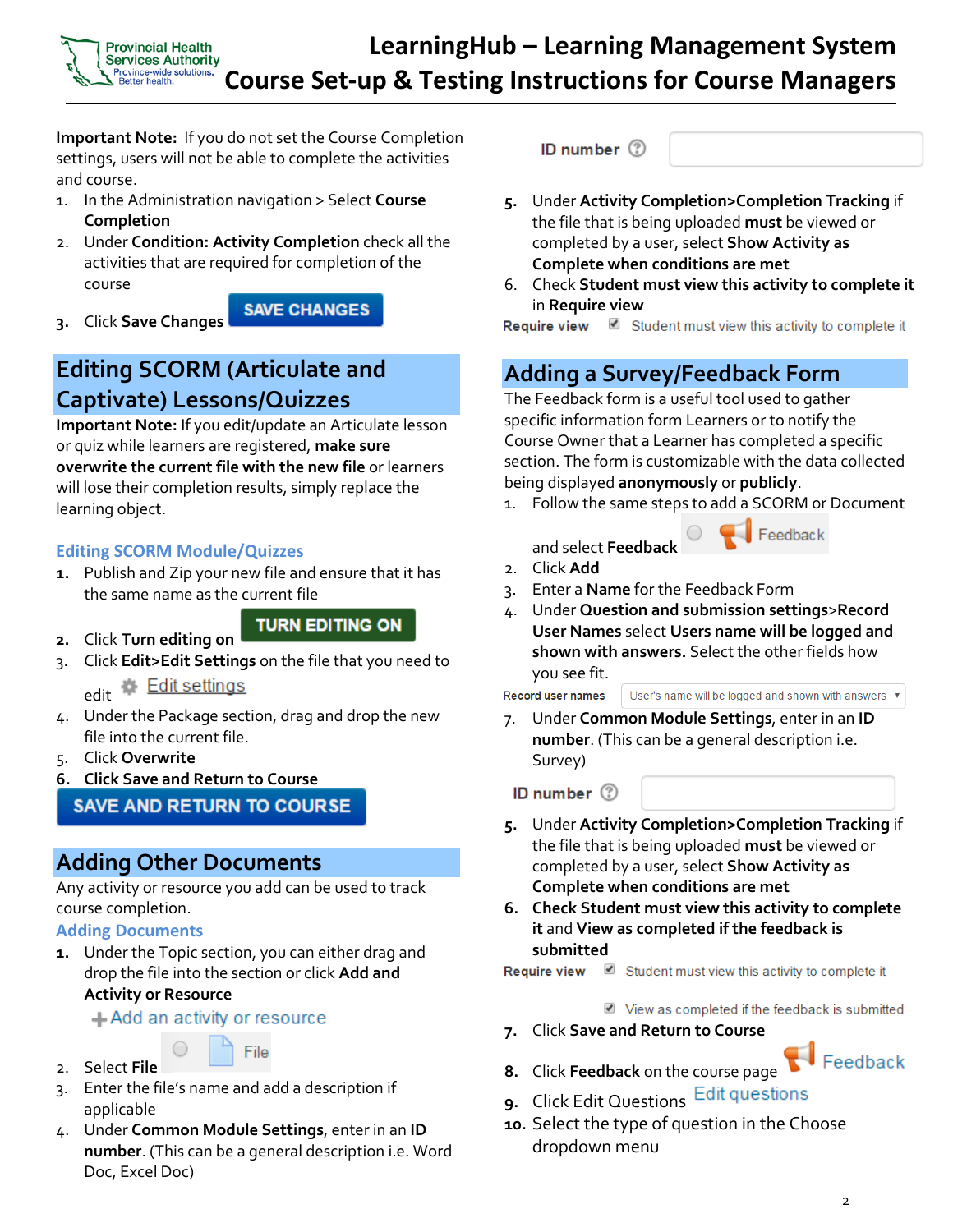

### Add question

Choose...

- 11. Enter in the fields that you require
- 12. Click **Save Question**
- 13. Repeat steps 10-12 for more questions

# **Adding Book modules**

# **TURN EDITING ON**

**1.** Click **Turn editing on 2.** Under the Topic section, you can either drag and drop the file into the section or click **Add and Activity or Resource** 

+Add an activity or resource

**Book** 

- **3.** Check **Add Book**
- **4.** Add **Name**
- 5. Under **Common Module Settings**, enter in an **ID number**. (This can be a general description i.e. Module)
- **6.** Under **Activity Completion>Completion Tracking** if the file that is being uploaded **must** be viewed or completed by a user, select **Show Activity as Complete when conditions are met**
- 7. Check **Student must view this activity to complete it**  in **Require**

**view**

Require view  $\blacksquare$  Student must view this activity to complete

**8.** Click **Save and Display**

**SAVE AND RETURN TO COURSE** 

**9.**

- **10.** Click on the module
- **11.** Enter a **Chapter title** and **Content** (description)

**SAVE CHANGES** 

Title

Title

- **12.** Click **Save Changes**
- **13.** Repeat **steps 11-12** for additional chapters and content.

## **Upload the template to add first Book**

- **1.** Click on the module
- **2.** Select **Import Chapter** on the Administration Bar to the left <sup>1</sup> Import chapter
- **3.** Click **Choose a file or drag and drop file**
- 4. Select **Import**
- 5. Click **Continue – the book has been imported**

# **Setting Prerequisites**

Setting Prerequisites allows Course Managers to dictate the order in which user's complete activities. Example: Completing a module is required before a user can access the quiz.

- **1.** Click edit on the module you are wanting to set a prerequisite for
- **2.** Under Restrict access, click Add Restriction…

**ADD RESTRICTION...** 

- **3.** Select Activity Completion
- **4.** Under Activity completion, select the acitivty that needs to be complete before a user can access this activity
- **5.** Select either **Must be marked complete** or **must be complete with pass grade**

must be marked complete

must be complete with pass grade

# **Viewing Moodle Reports for Activity Completions**

From the Learning Management System page, you can review results from learners who have attempted/completed activities

- **1.** On the Administration bar to the left, select **Reports**  $\triangleright$  Reports
- **2.** To view an overview individual activity completions, select **Activity Completion**

**Activity completion** 

- **3.** Search for a spectific user
- **4.** Click Download in Excel-compatible format (.csv) to export report
- **1.** To view a detailed activity report, click **Acitivty**  Activity report **Report**
- **2.** Select the specific module/activity/quiz
- 3. (If the select item is a SCORM package) Click

**Reports**

4. Select **Basic Reports**

 $\overline{\mathbf{v}}$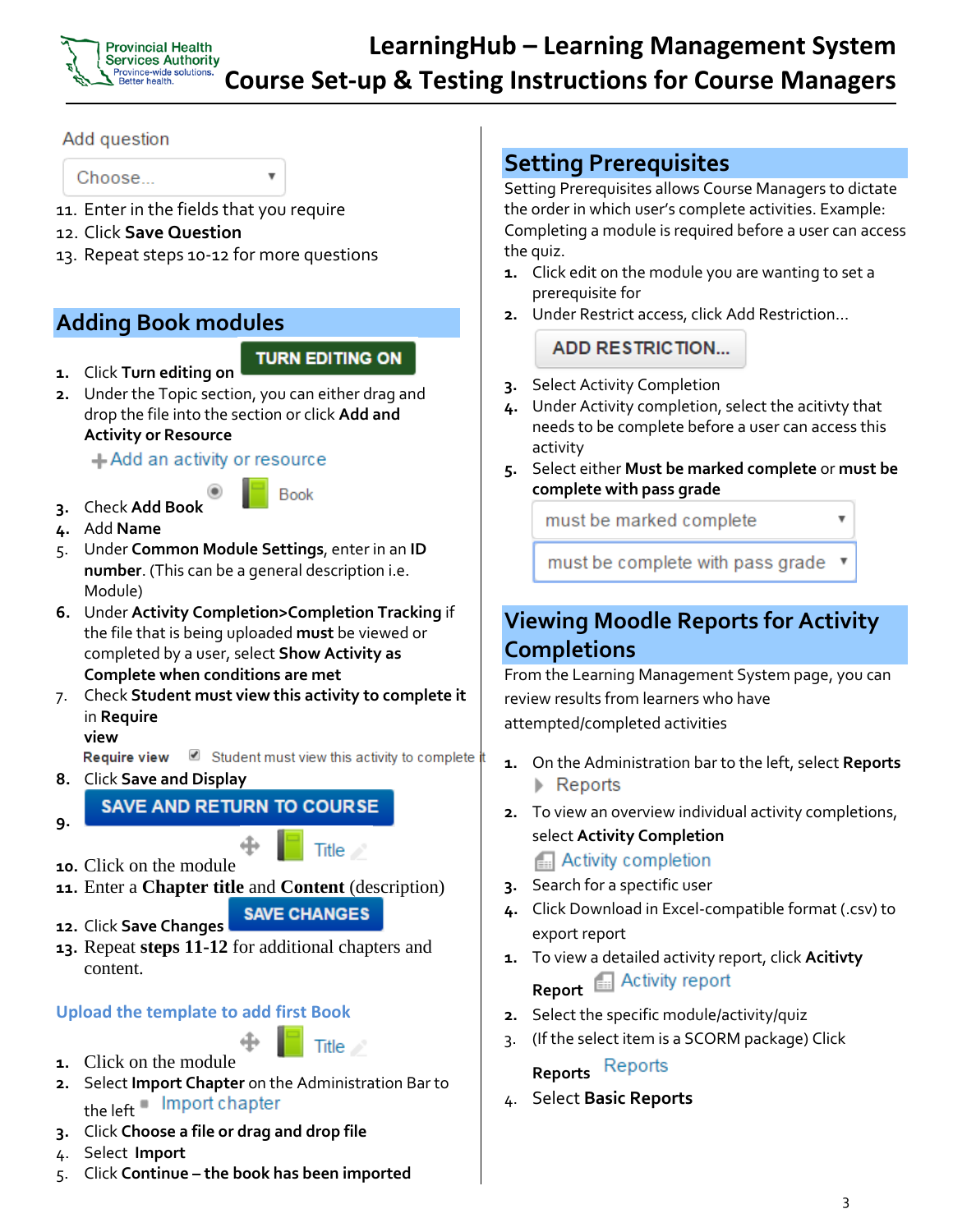- 5. From the person you are wanting to check select the **number** on the attempts collumn **Attempt** 
	- $\equiv$
	- 1
- 6. Click track details for an attempt Track details
- 1. To view whether a user has completed a course, select **Course Completion**  Course completion
- 2. Search for user

# **Setting Grades**

In the Administration Navigation bar on the left, setting the grade for individual SCORMS is **not required** if you have already set the grading requirements within Articulate/Captivate before publishing.

**Grade to pass**: Specify the minimum grade a student must achieve to be considered to have passed this item. This must be in real grades, not a percentage. Once this is done, grades will be highlighted in red for fail and green for pass in the gradebook. (The Grade to pass may also be specified from activity set up pages.)

### **Editing Grade Settings**

- **1.** Go to Gradebook setup
- **2.** Click **Edit** next to the item you are wanting to modify

● Edit

#### settings and **Edit Settings**

**3.** Click Show more… to expand the options

#### Show more... **4.**

**5.** Under Grade to Pass, enter the passing grade that users must pass. (Usual: 80)

Grade to pass\* 2

80

**SAVE CHANGES** 

**6.** Click **Save Changes** 

4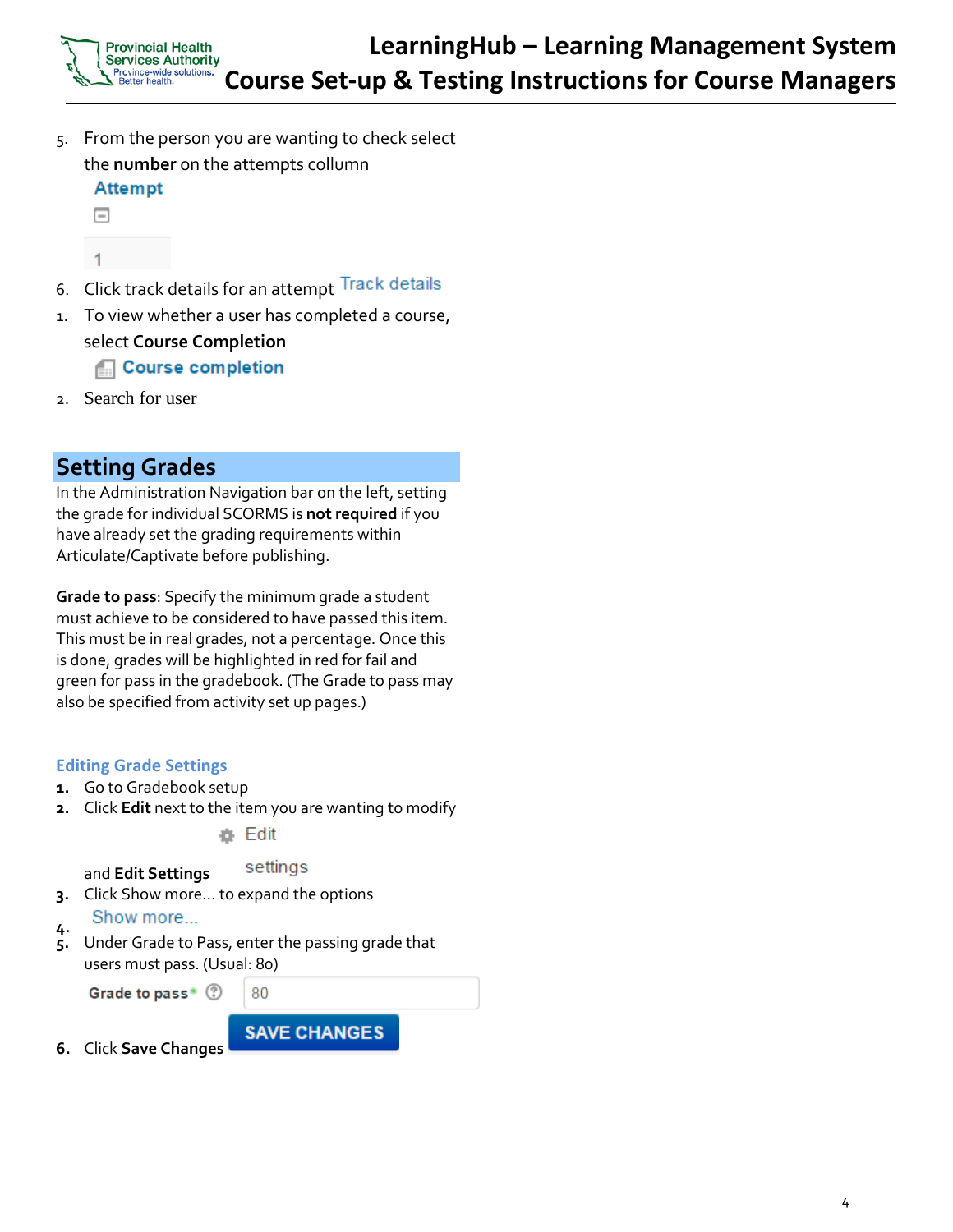### **Provincial Health Services Authority** Province-wide solutions<br>Better health.

# **LearningHub – Learning Management System Course Set-up & Testing Instructions for Course Managers**

## **Testing a Course**

# **Testing**

To ensure users do not experience issues while taking a course, testing must occur prior to making a course available to users. Course Owners should use one of the following test accounts and register at least 2 users with their own accounts to test the course.

# **Registering Testers for the Course**

**Important Note: You will have to register your testers** because while your course is in development (testing) it will not be searchable in **Find a Course** until it is ready for production (live).

## **Registering a Course Manager testing account in a course**

- 1. Select **Course Manager** > **Manage Courses** Manage Courses
- 2. Select **Course** from dropdown
- **Register Learners** 3. Click **Register Learners**
- 4. Type the testing account you were given
- 5. Click **Search**
- 6. Select **Name**, scroll down and click **Choose**
- 7. Click **Register another user in same session** or **Return to Manage Courses**

## **Registering testers in a course**

- 8. Select **Course Manager** > **Manage Courses**
- 9. Select **Course** from dropdown
- 10. Click the **Register** button to register
- 11. Type the last name or email of the tester
- 12. Click **Search**
- 13. Select **Name**, scroll down and click **Add**
- 14. Click **Register another user in same session** or **Return to Manage Courses**

# **Testing the Course - SCORMS**

When testing a course, please use the following procedures:

- 1. For SCORM packages, start the activity and then exit back to the main course page
- 2. Ensure that the course module does not have a checkmark on the right column under Your Progress

Your progress (?)

3. Start the activity again, clicking through all slides and content.

- 4. If there is an issue, you will have to correct the issue and republish
- 5. For SCORM packages that are quizzes, start the quiz, and fail the quiz
- 6. Ensure that the course module does not have a checkmark on the right column under Your Progress

## Your progress <sup>7</sup>

- 7. On the next attempt, start and pass the quiz
- 8. Ensure that the course module has a checkmark on the right column under Your Progress

Your progress  $\circled{?}$ 

- 9. After 20 minutes, go back to Course Manager>Manager Courses
- 10. Select Course
- 11. Check that the Testing Account has moved into Completed.

For Testers that you have registered, get feedback from testers and implement any necessary changes.

# **Testing the Course – Documents**

- 1. Click on the document
- 2. Close the document
- 3. Ensure that a checkmark appears on the right column under Your Progress

# **Testing Accounts for Course Managers to use**

Depending on who the audience is targeted for your course, select the account that would be the best fit from below.

- 1. LHUBPHSATest1@phsa.ca Employee Account
- 2. LHUBPHSATest2@phsa.ca Employee Account
- 3. LHUBPHSATest3@phsa.ca Employee Account
- 4. LHUBPHSATest4@phsa.ca Public Account
- 5. LHUBPHSATest5@phsa.ca Affiliate Account
- 6. LHUBPHSATest6@phsa.ca Affiliate Account
- 7. LHUBPHSATest7@phsa.ca Student Account
- 8. LHUBPHSATest8@phsa.ca Student Account
- 9. LHUBPHSATest9@phsa.ca Volunteer Account
- 10. LHUBPHSATest10@phsa.ca Volunteer Account

Password: spring.01

# **Testing the Course – Documents Testing Checklist for Course Manager**